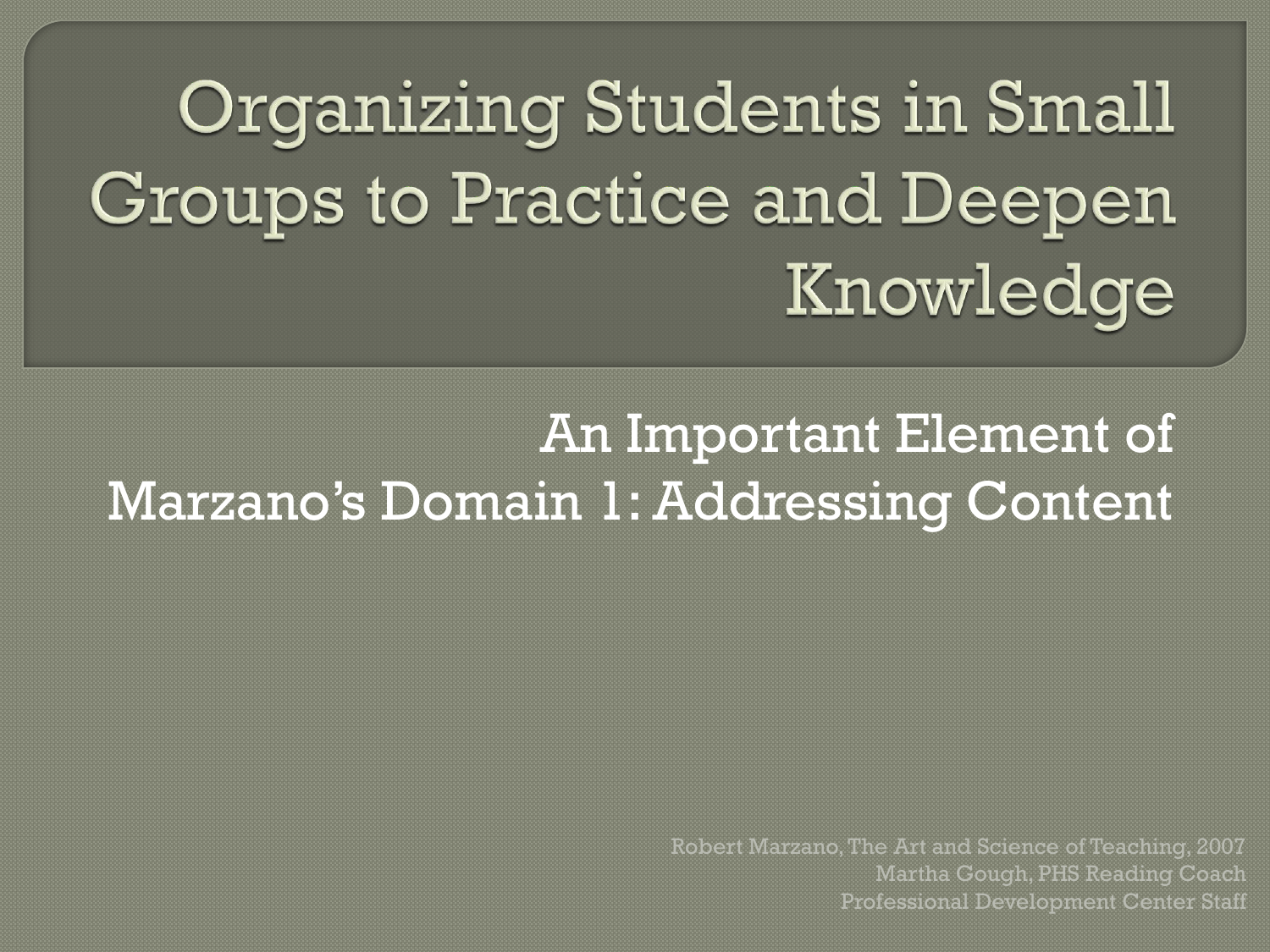# **Learning Goal**

Participants will understand characteristics of grouping strategies as they relate to the Teacher Observation/Evaluation Rubric.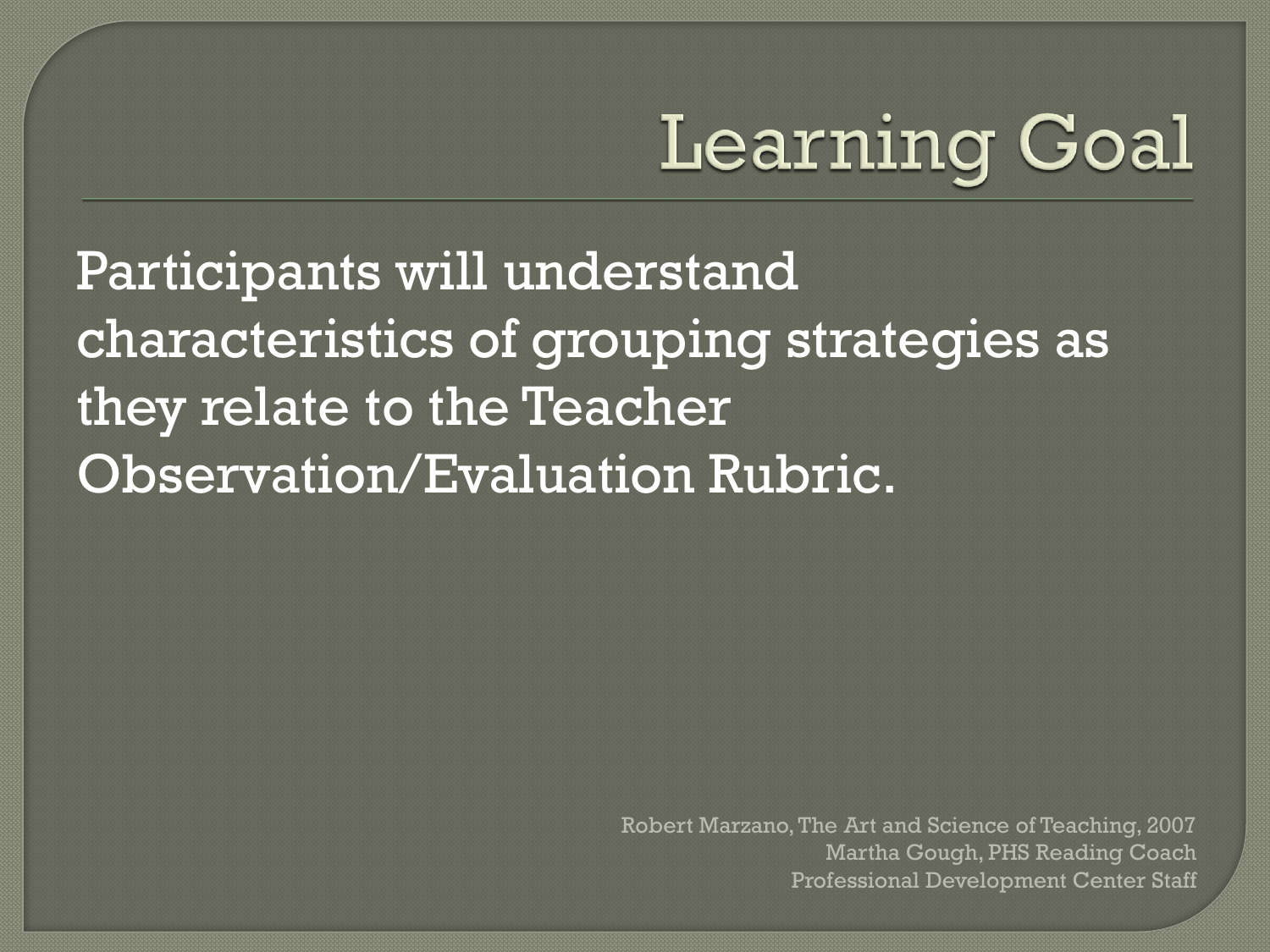#### Grouping Students for Learning

- The purpose of grouping students for learning as defined by research is to provide students opportunities to practice new skills and deepen their understanding of new information.
- The most effective way to initiate group learning is with a problem, question, or puzzle that needs to be solved.
- Consideration should be given to:
	- Areas for Small Group Instruction (room arrangement)
	- Adequate Time for Completion of Activities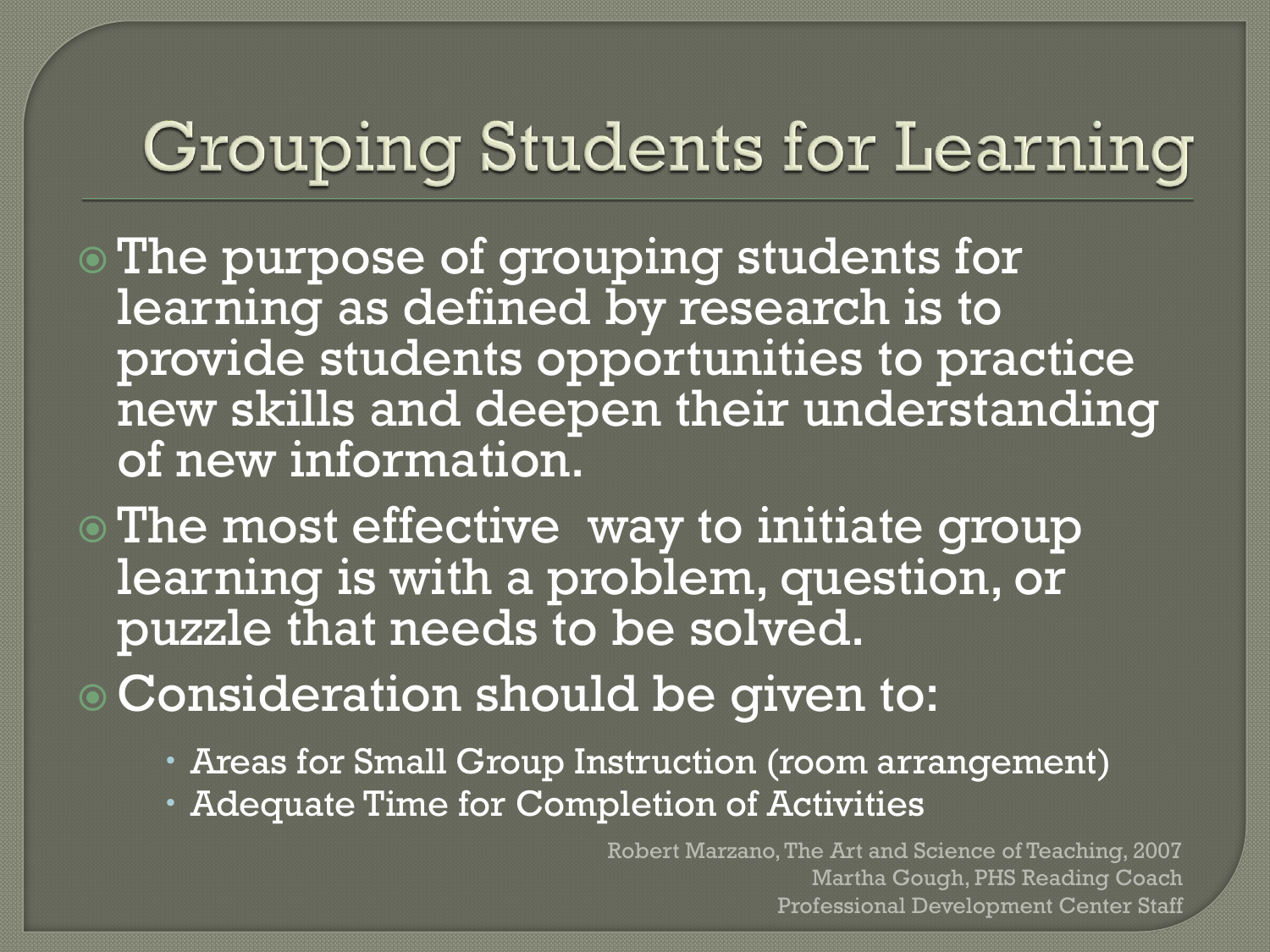## **Effective Grouping**

- Effectively grouping students for learning is a very deliberate, organized, and planned activity that provides an opportunity for students to practice and deepen knowledge.
- Without this processing, students may initially understand the content but may lose the skill over time.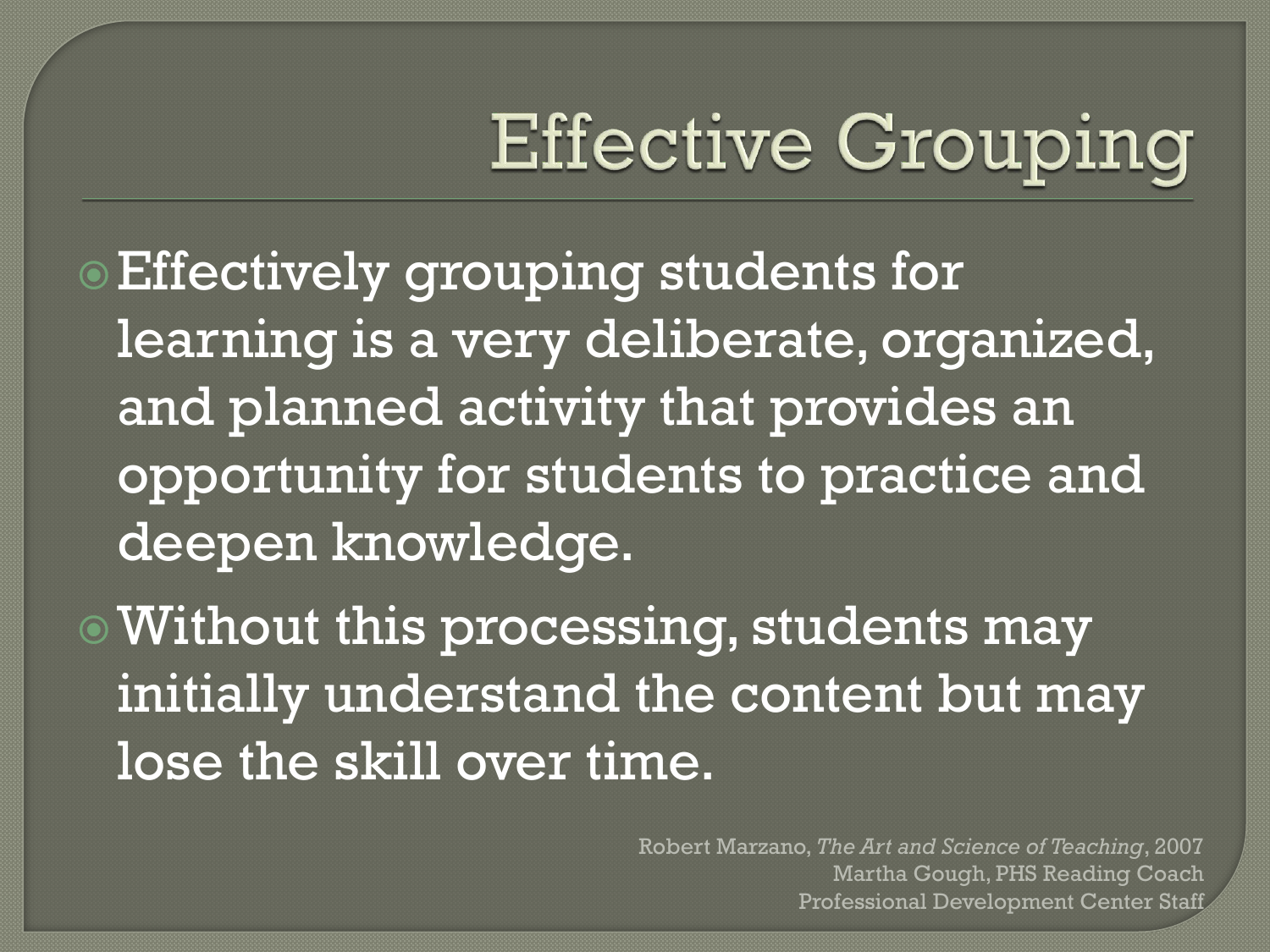## Considerations

- Planned or structured activities that provide opportunities for students to reflect and apply content (content should always be part of the group activity).
- Organized practice or exploratory opportunities to deepen or expand knowledge.
- **Reflective opportunities to apply to real world** events for students to experiment with new knowledge and solve problems.
- Engagement of students to achieve a higher level of fluency in the new knowledge and make predictions related to their work.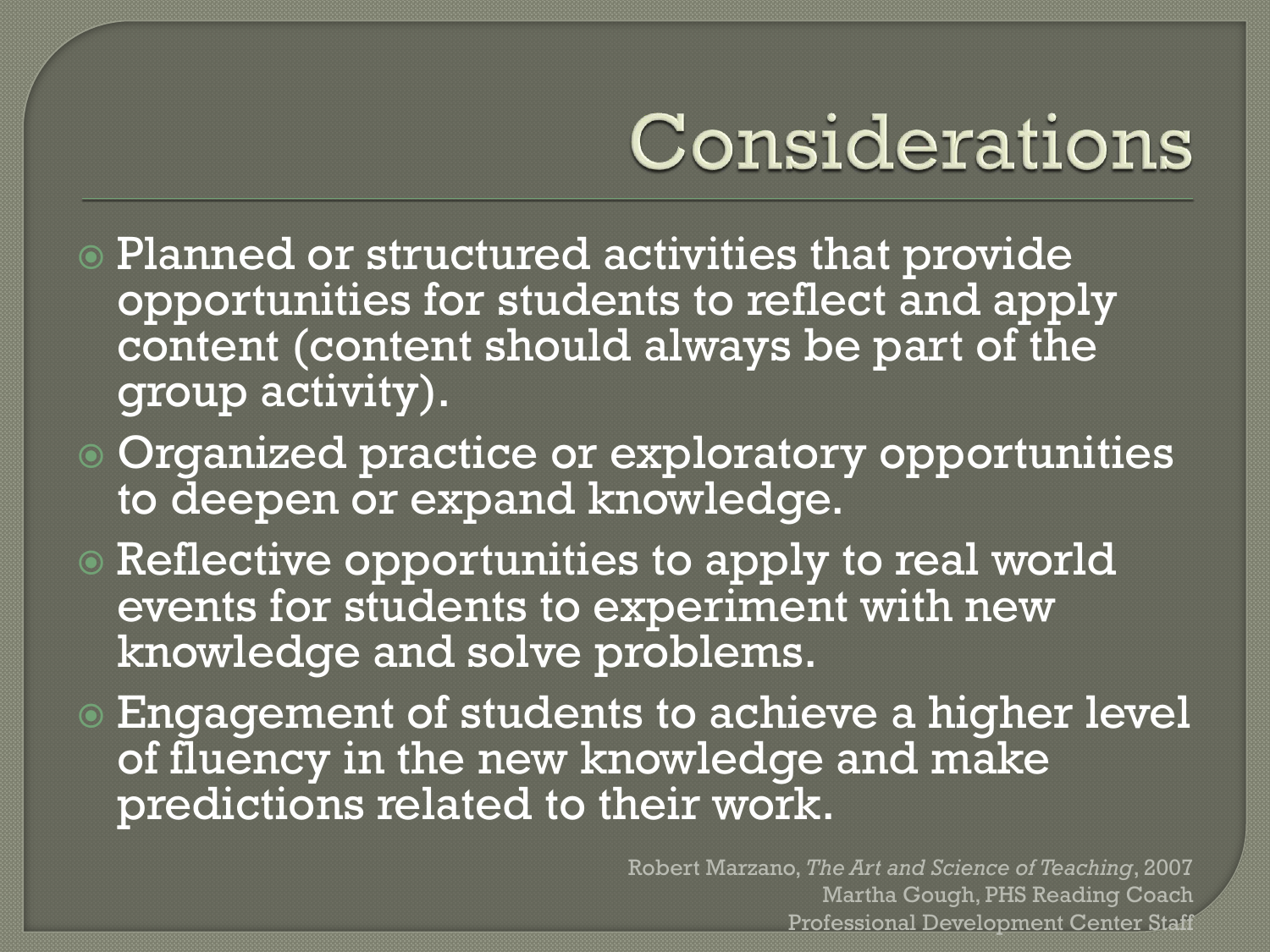### Grouping Students Is Not...

- Unorganized, undefined groups of students with no identified purpose for the activity.
- Delivery of content (unless the activity leads to further expansion of the learning).
- Unrehearsed activities.
- Unrelated to content being learned.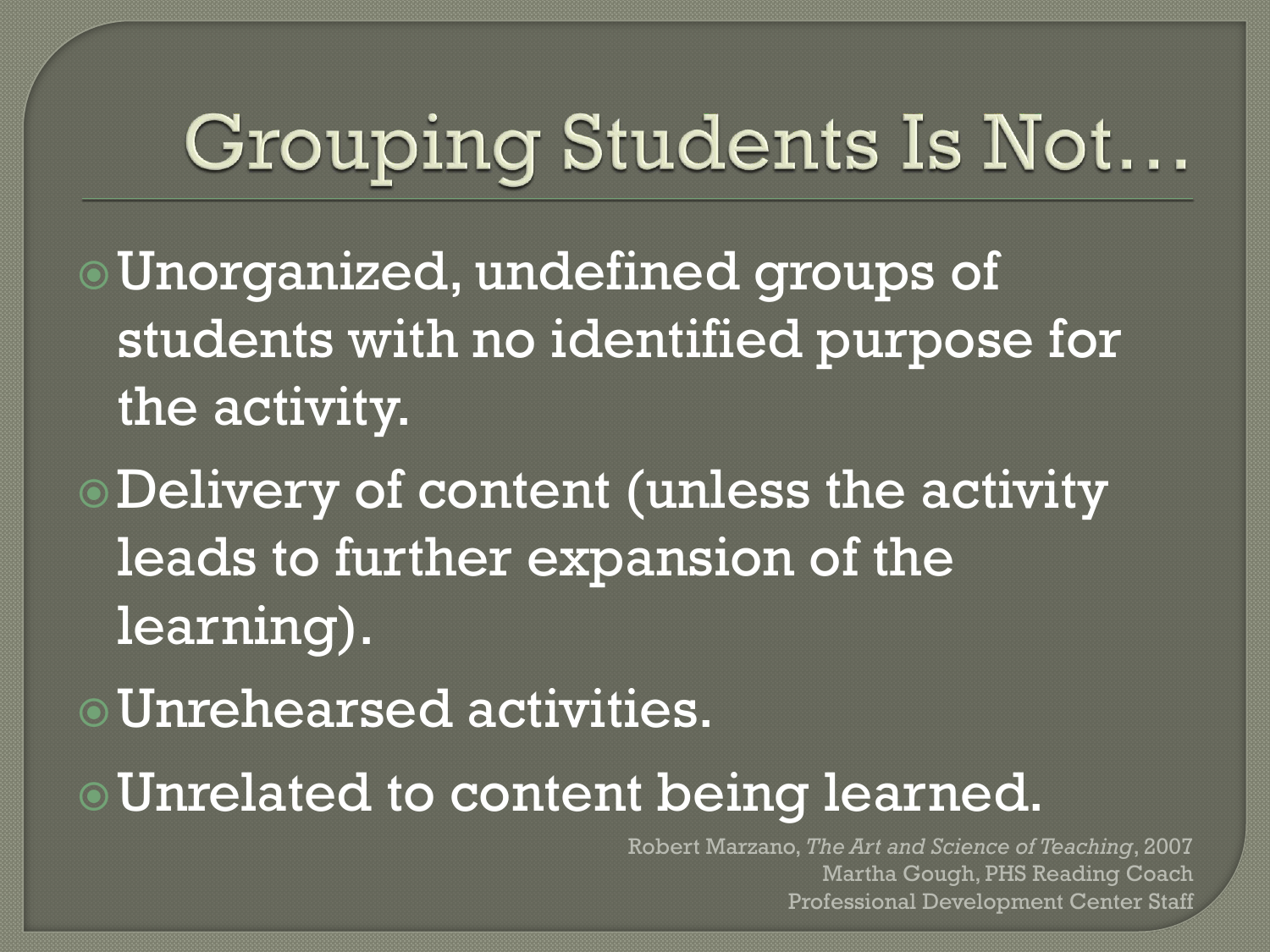## **Routine Events for Grouping**

- Students demonstrate appropriate behavior.
- Students demonstrate grouping tasks and routines.
- Students demonstrate understanding of grouping expectations.
- Students can relate what they are doing and why they are doing it.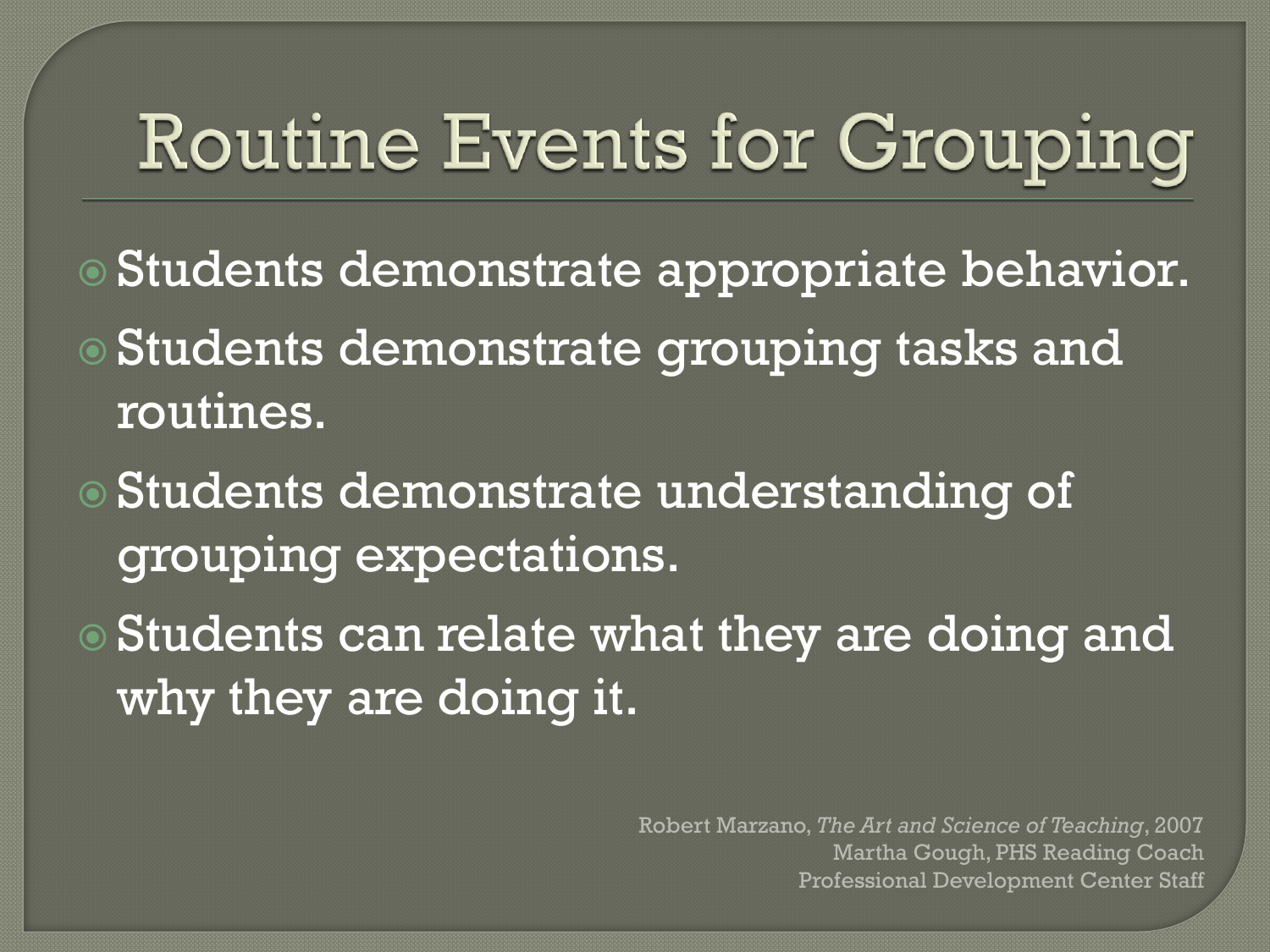# 3 Types of Grouping

- Informal—activities that last a few minutes (e.g., turn to your partner and…) Formal—activities designed to last for several days or weeks (e.g., projects, writing processes)
- Base—long-term activities that usually last a semester or year.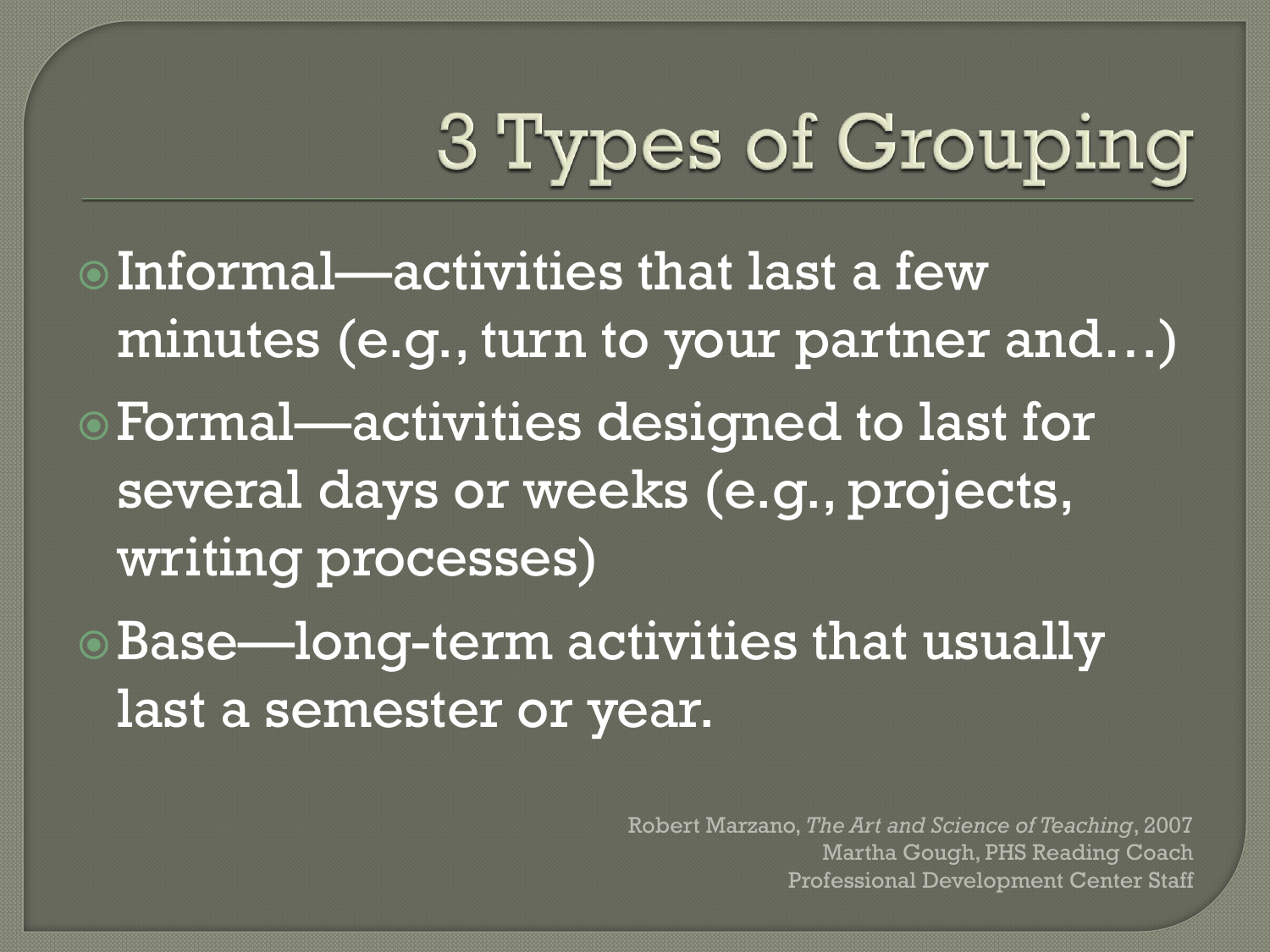### How To Group **Students for Learning**

- There is no set way to group students for learning as long as there is a deliberate purpose to the grouping.
- Students should be grouped in a manner that most efficiently accomplishes the outcome of the activity.
	- Heterogeneously
	- Homogeneously
	- Randomly
	- Ability Grouping (e.g., reading level, achievement level)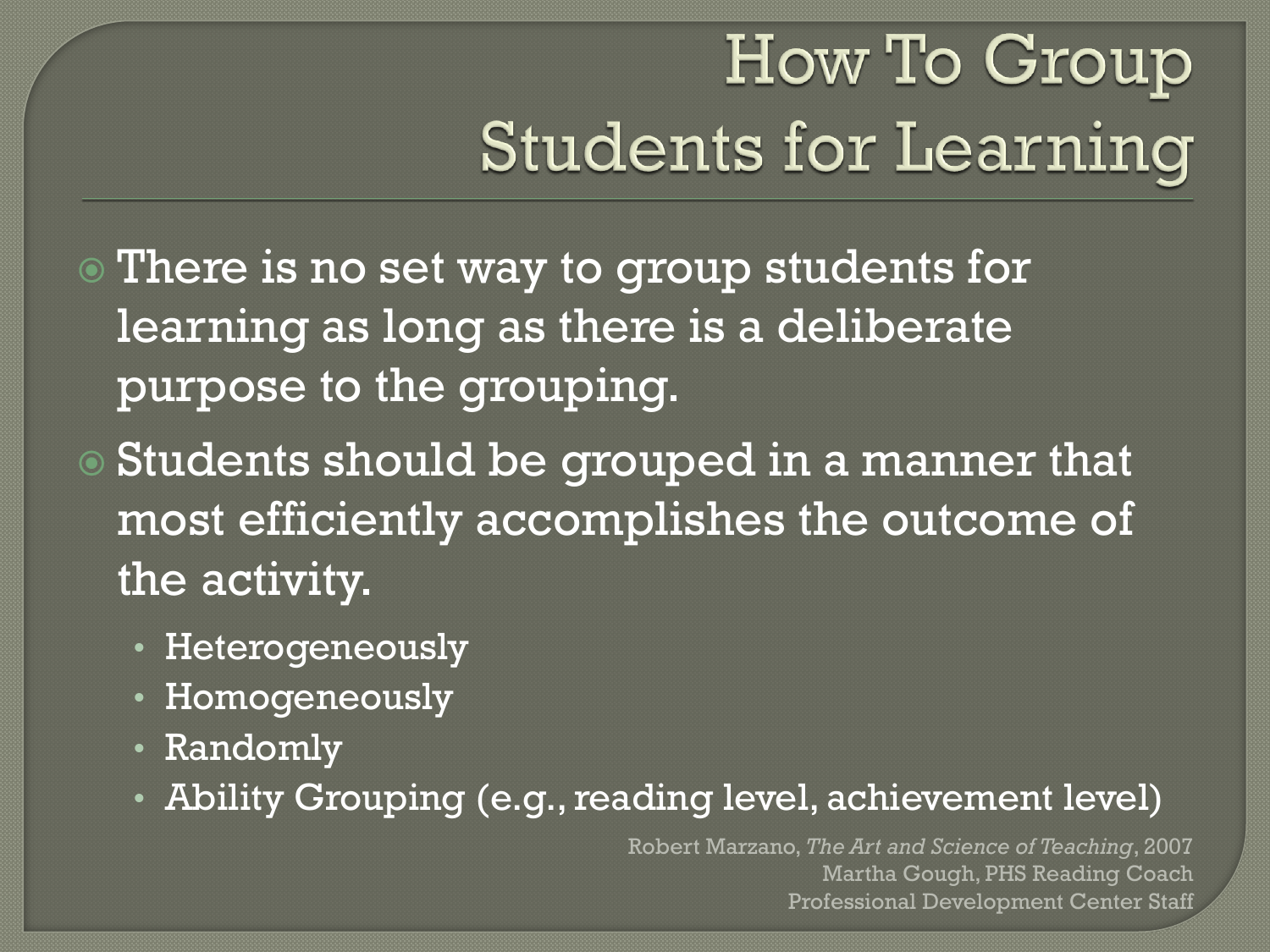# **Get Started With Grouping**

How To

- Provide and practice routines for grouping with your students (includes behavior).
- Start small as you implement small groups into your instruction.
- Establish and model areas for small group instruction.
- Relate content to all group activities.
- Ensure that students know how the activity relates to content learned.